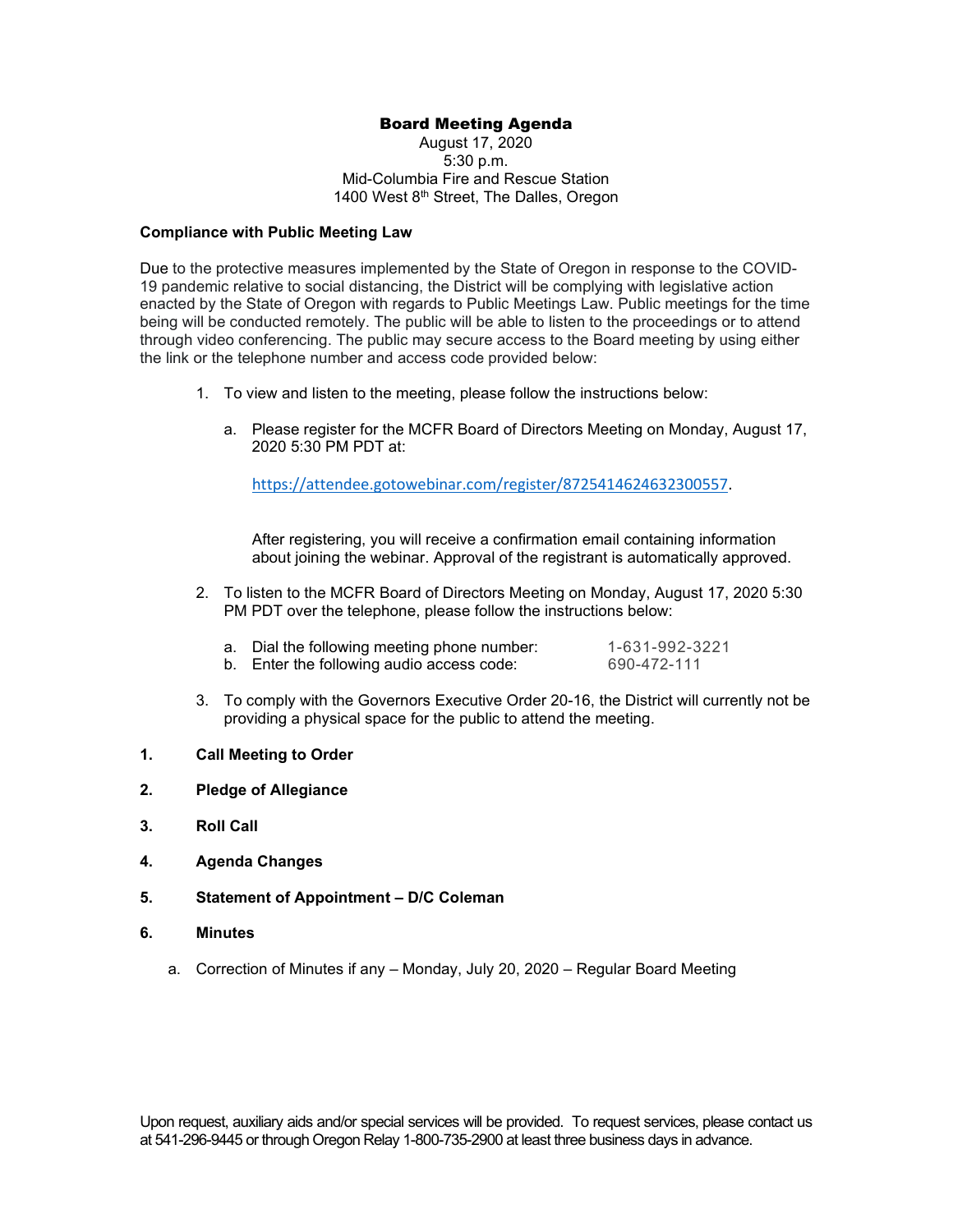## **7. Public Comment**

Because this public meeting is being conducted remotely, access has been provided for the public to attend this meeting in a listen only mode. As a result, there will be no opportunity for public comment during the meeting. Public comments and concerns may be addressed to the District offices in a timely manner by submitting written communications via electronic mail to the following e-mail address: [rpalmer@mcfr.org.](mailto:rpalmer@mcfr.org) Written communication will be accepted until 12:00 p.m. on Monday, August 17, 2020. Questions and comments received from the public or taxpayers will be distributed to the Board members.

### **8. Financial Reports**

- a. Cash Accounts Summary
- b. Ambulance Service Financial Report

#### **9. Committee Reports**

- a. Urban Renewal Report Director Bailey
- b. Enterprise Zone Report Director Jacobs

### **10. Fire Chief's Report**

- a. Incident Reports/911 Statistics
- b. Fire Chiefs Update
- c. Monthly Report Prevention
- d. Monthly Report Operations
- e. Monthly Report Training
- f. Other items as needed

#### **11. Correspondence**

#### **12. Old Business**

### **13. New Business**

- a. Resolution No. 2020-06 "Transfer of Appropriations within or Between Funds".
- b. Information Sheet Surplus Property

#### **14. Executive Session**

- a. None
- **15. Good of the Order**
- **16. Adjournment**